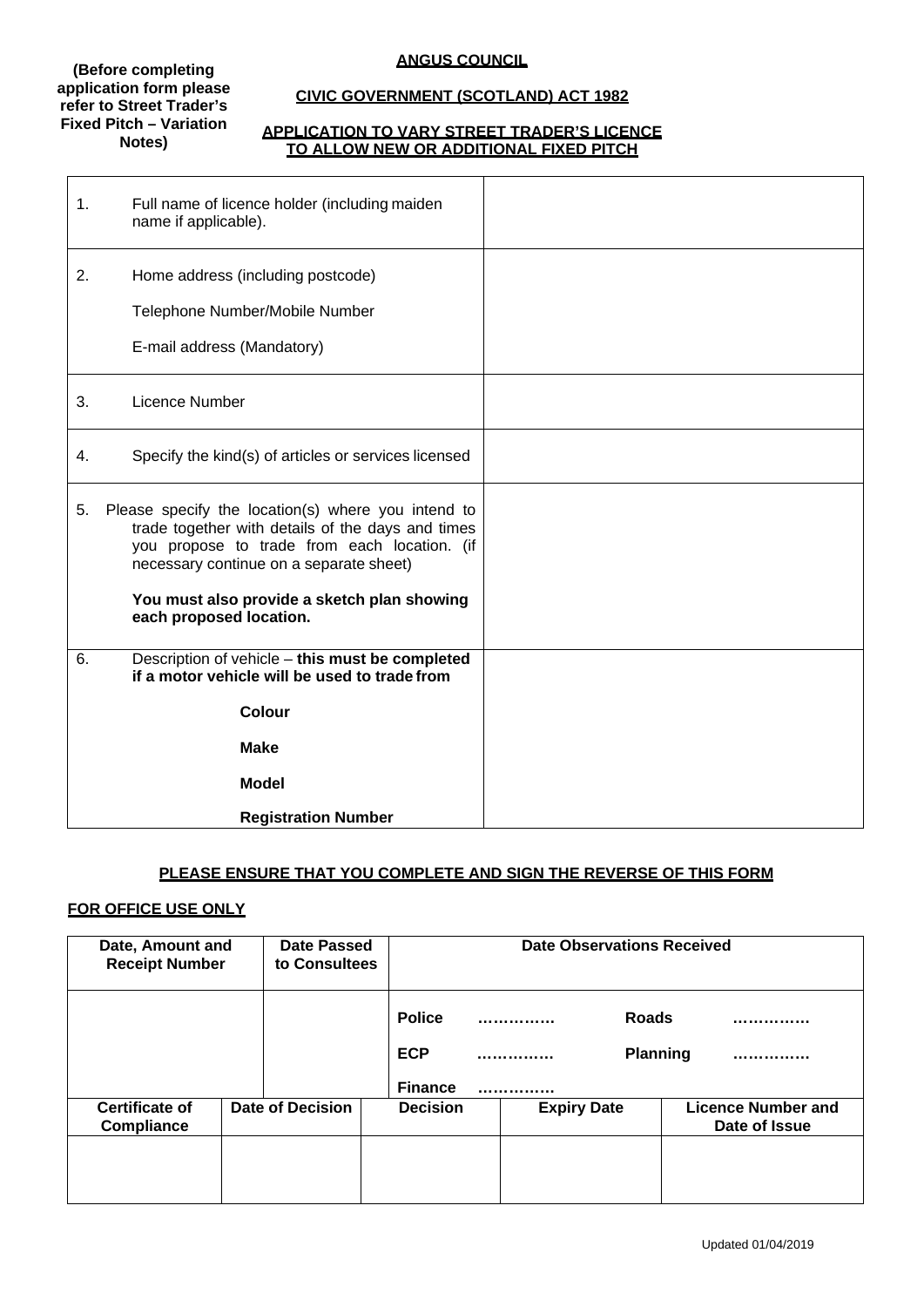**Delete part (a) or (b) as appropriate. Where declaration (a) is made there must be produced as soon as possible after the expiry of the 21 day period a Certificate of Compliance with paragraph 2(2)of the said Schedule.**

1. (a) I/We declare that in accordance with paragraph 2(2) of Schedule 1 of the Civic Government (Scotland) Act 1982, I/we shall, for a period of 21 days **commencing with the date on which this application was submitted to the Council**, display at or near the premises so that it can conveniently be read by the public a notice complying with the requirements of paragraph 2(3) of the said Schedule.

#### **OR**

(b) I/We declare that I/we are unable to display a notice of this application at or near the premises because I/we have no rights of access or other rights enabling me/us to do so, but that I/we have taken the following steps to acquire the necessary rights, namely: (here specify the steps taken).

but have been unable to display the notice.

The information you have provided on this Application form, and from supporting documentary evidence – where applicable, will be used by Angus Council (the "data controller") for the purposes of the General Data Protection Regulation and the Data Protection Act 2018 in order to process your Licensing Application.

In order to process your Application, we will share your information in accordance with the Civic Government (Scotland) Act 1982, other licensing legislation and with relevant internal services of Angus Council.

The Council may also check information provided by you, or information about you provided by a third party such as NHS Tayside, Scottish Fire and Rescue Service, Scottish Ambulance Service and Police Scotland with other information held by us. We may also get information from those third parties or share your information with them in order to check its accuracy, prevent or detect crime, protect public funds or where required by law.

Please note that you should read this service specific Privacy Notice in conjunction with the council's Full Privacy Statement which is accessible on the council's website at:

[https://www.angus.gov.uk/c](http://www.angus.gov.uk/council_and_democracy/council_information/information_governance/angus)ounc[il\\_and\\_democracy/council\\_information/information\\_governance/angus](http://www.angus.gov.uk/council_and_democracy/council_information/information_governance/angus) \_council\_full\_privacy.

## **Data Protection Act 2018**

The information on this form may be held on an Electronic Register which may be available to members of the public on request.

## **PLEASE NOTE – IT IS AN OFFENCE TO MAKE A FALSE STATEMENT IN OR IN CONNECTION WITH THIS APPLICATION**

Criminal Law (Consolidation) (Scotland) Act 1995 Section 44(2)(b)

**I understand that Angus Council are permitted to accept applications for the grant or renewal of this licence; objections or representations; and notifications of any change to the licence, by means of electronic communication. Applications, objections, representations or notifications can be sent to the Council by email to [LAWLicensing@angus.gov.uk.](mailto:LAWLicensing@angus.gov.uk)**

**I permit Angus Council to give notice and provide reasons in relation to granting, refusing, renewing, changing, altering, varying, suspending, and revoking the licence by means of email. I authorise the email address provided by me on this application to be used for this purpose.**